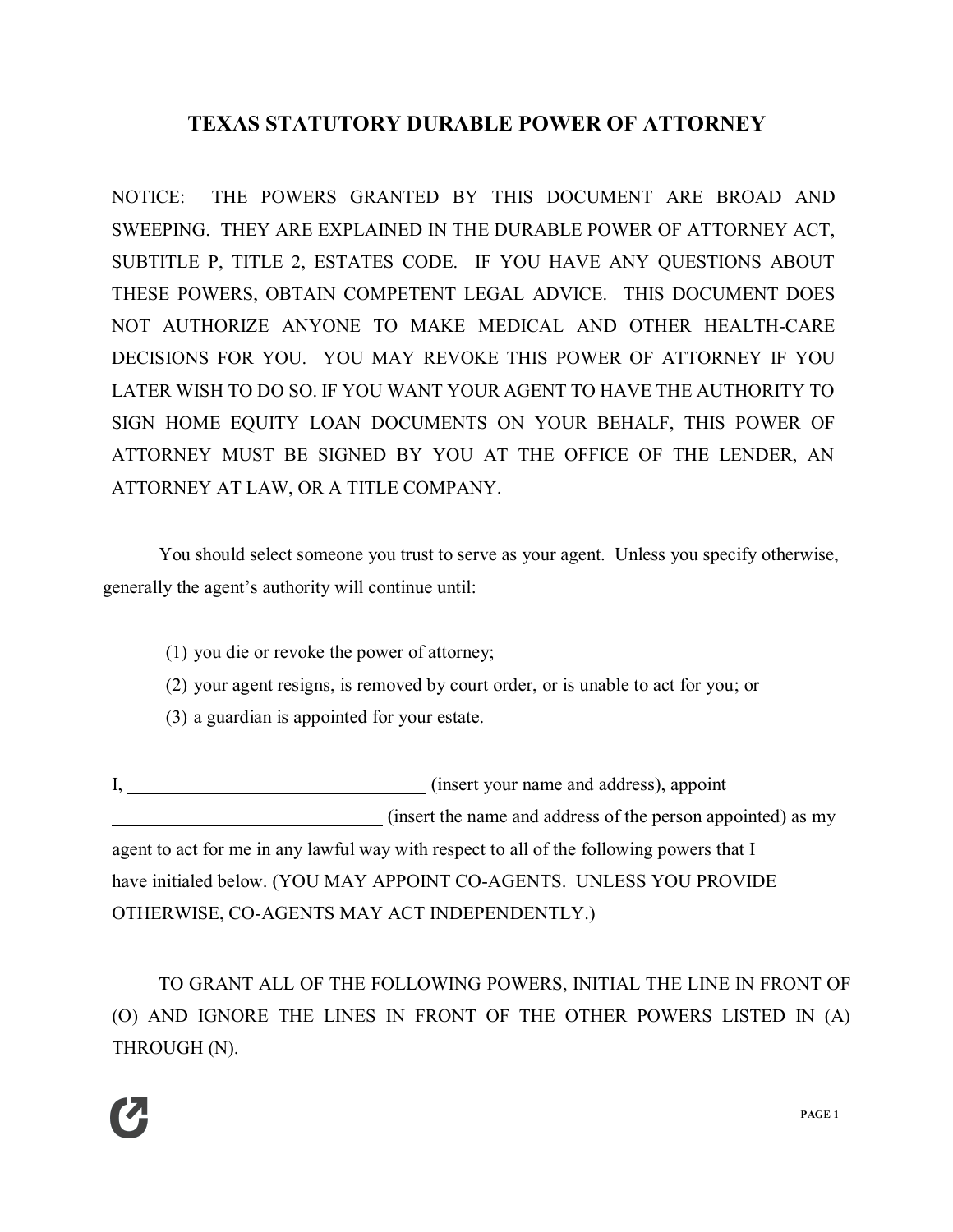# TO GRANT A POWER, YOU MUST INITIAL THE LINE IN FRONT OF THE POWER YOU ARE GRANTING.

# TO WITHHOLD A POWER, DO NOT INITIAL THE LINE IN FRONT OF THE POWER. YOU MAY, BUT DO NOT NEED TO, CROSS OUT EACH POWER WITHHELD.

- \_\_\_\_\_ (A) Real property transactions;
- \_\_\_\_\_ (B) Tangible personal property transactions;
- \_\_\_\_\_ (C) Stock and bond transactions;
- \_\_\_\_\_ (D) Commodity and option transactions;
- \_\_\_\_\_ (E) Banking and other financial institution transactions;
- \_\_\_\_\_ (F) Business operating transactions;
- \_\_\_\_\_ (G) Insurance and annuity transactions;
- \_\_\_\_\_ (H) Estate, trust, and other beneficiary transactions;
- \_\_\_\_\_ (I) Claims and litigation;
- \_\_\_\_\_ (J) Personal and family maintenance;
- \_\_\_\_\_ (K) Benefits from social security, Medicare, Medicaid, or other governmental programs or civil or military service;
- \_\_\_\_\_ (L) Retirement plan transactions;
- (M) Tax matters;
- \_\_\_\_\_ (N) Digital assets and the content of an electronic communication;
- \_\_\_\_\_ (O) ALL OF THE POWERS LISTED IN (A) THROUGH (N). YOU DO NOT HAVE TO INITIAL THE LINE IN FRONT OF ANY OTHER POWER IF YOU INITIAL LINE (O).

## SPECIAL INSTRUCTIONS:

Special instructions applicable to agent compensation (initial in front of one of the following sentences to have it apply; if no selection is made, each agent will be entitled to compensation that is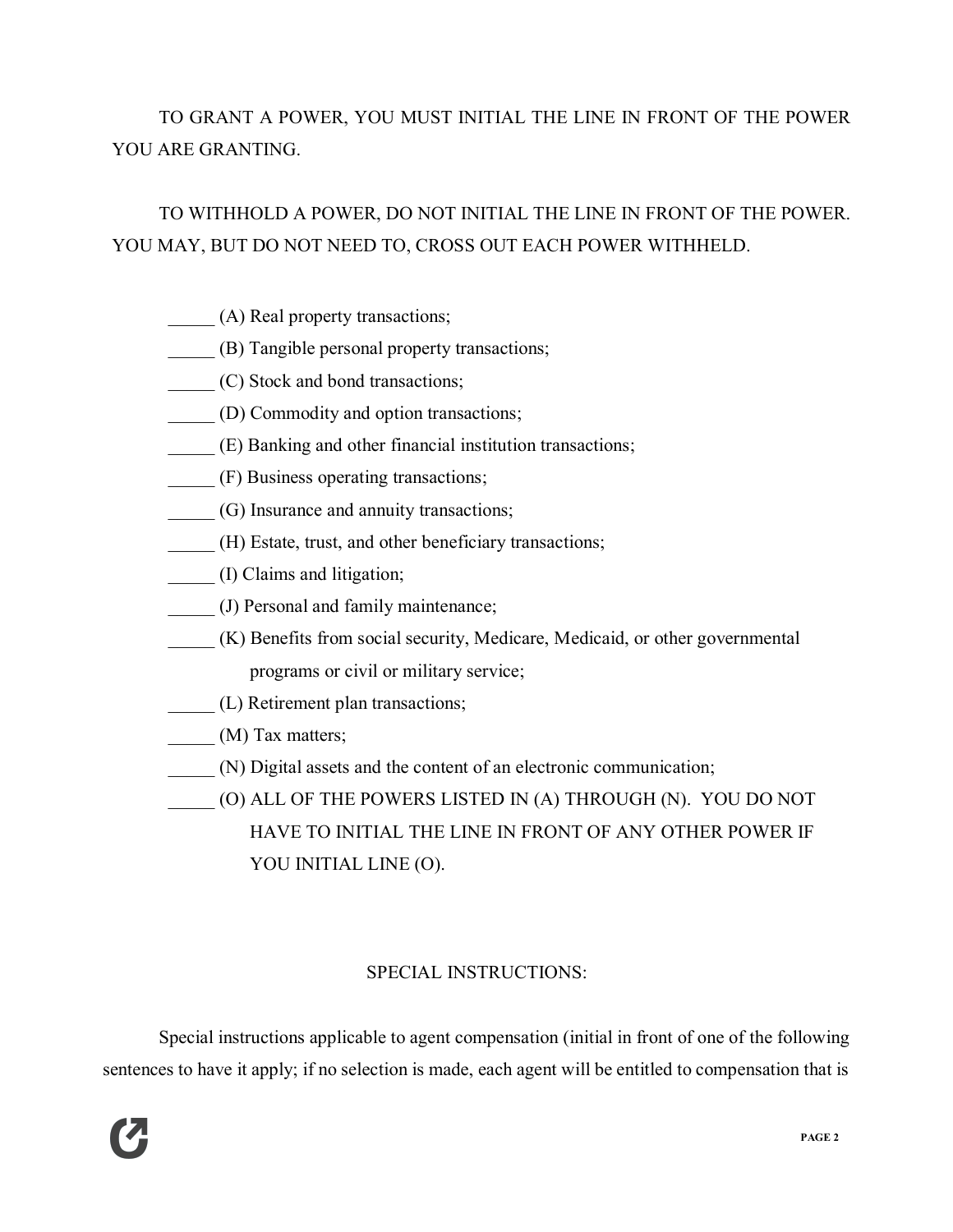reasonable under the circumstances):

My agent is entitled to reimbursement of reasonable expenses incurred on my behalf and to compensation that is reasonable under the circumstances.

\_\_\_\_ My agent is entitled to reimbursement of reasonable expenses incurred on my behalf but shall receive no compensation for serving as my agent.

Special instructions applicable to co-agents (if you have appointed co-agents to act, initial in front of one of the following sentences to have it apply; if no selection is made, each agent will be entitled to act independently):

Each of my co-agents may act independently for me.

\_\_\_\_ My co-agents may act for me only if the co-agents act jointly.

\_\_\_\_ My co-agents may act for me only if a majority of the co-agents act jointly.

Special instructions applicable to gifts (initial in front of the following sentence to have it apply):

I grant my agent the power to apply my property to make gifts outright to or for the benefit of a person, including by the exercise of a presently exercisable general power of appointment held by me, except that the amount of a gift to an individual may not exceed the amount of annual exclusions allowed from the federal gift tax for the calendar year of the gift.

ON THE FOLLOWING LINES YOU MAY GIVE SPECIAL INSTRUCTIONS LIMITING OR EXTENDING THE POWERS GRANTED TO YOUR AGENT.

UNLESS YOU DIRECT OTHERWISE BELOW, THIS POWER OF ATTORNEY IS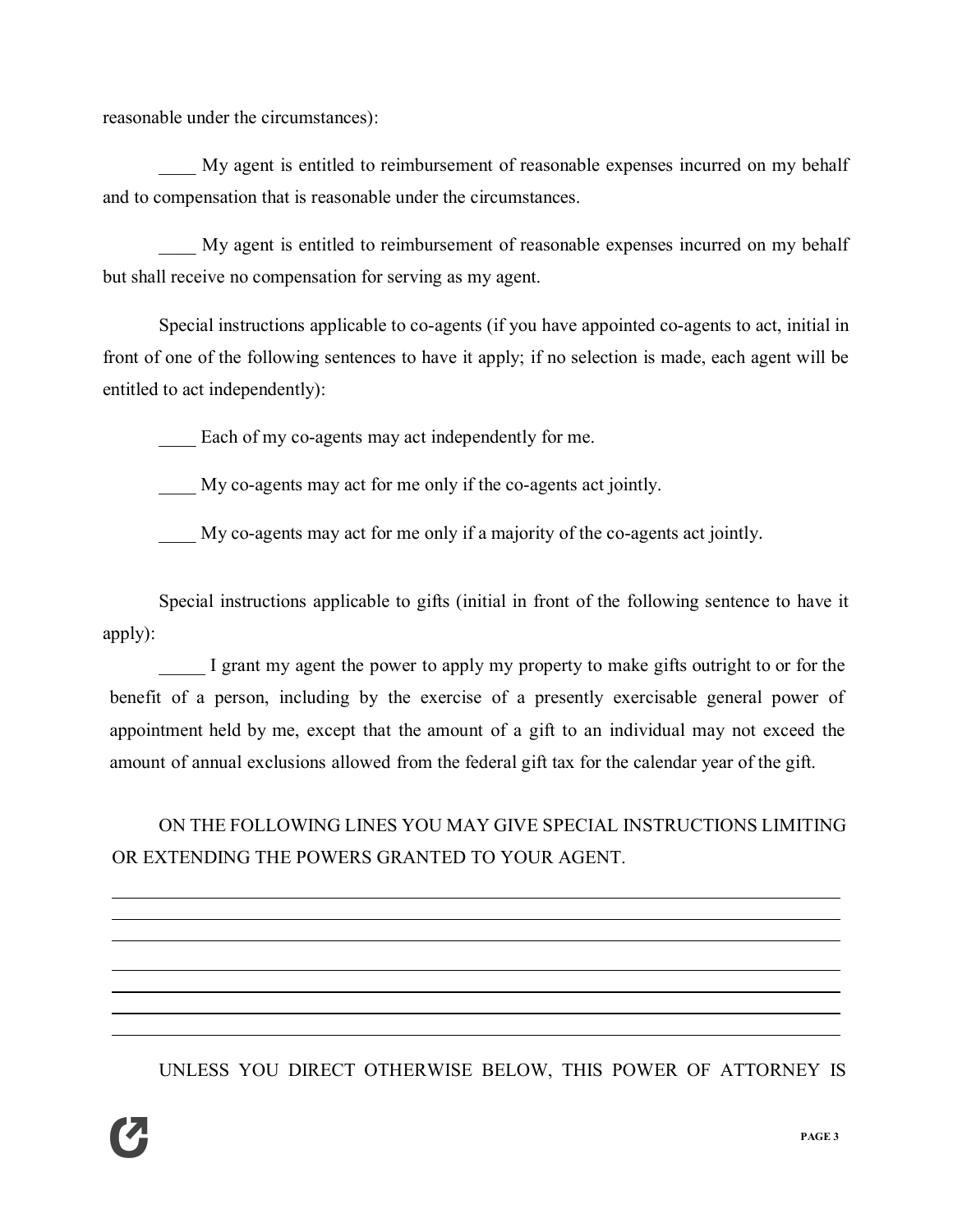## EFFECTIVE IMMEDIATELY AND WILL CONTINUE UNTIL IT TERMINATES.

CHOOSE ONE OF THE FOLLOWING ALTERNATIVES BY CROSSING OUT THE ALTERNATIVE NOT CHOSEN:

(A) This power of attorney is not affected by my subsequent disability or incapacity.

(B) This power of attorney becomes effective upon my disability or incapacity.

YOU SHOULD CHOOSE ALTERNATIVE (A) IF THIS POWER OF ATTORNEY IS TO BECOME EFFECTIVE ON THE DATE IT IS EXECUTED.

IF NEITHER (A) NOR (B) IS CROSSED OUT, IT WILL BE ASSUMED THAT YOU CHOSE ALTERNATIVE (A).

If Alternative (B) is chosen and a definition of my disability or incapacity is not contained in this power of attorney, I shall be considered disabled or incapacitated for purposes of this power of attorney if a physician certifies in writing at a date later than the date this power of attorney is executed that, based on the physician's medical examination of me, I am mentally incapable of managing my financial affairs. I authorize the physician who examines me for this purpose to disclose my physical or mental condition to another person for purposes of this power of attorney. A third party who accepts this power of attorney is fully protected from any action taken under this power of attorney that is based on the determination made by a physician of my disability or incapacity.

I agree that any third party who receives a copy of this document may act under it. Termination of this durable power of attorney is not effective as to a third party until the third party has actual knowledge of the termination. I agree to indemnify the third party for any claims that arise against the third party because of reliance on this power of attorney. The meaning and effect of this durable power of attorney is determined by Texas law.

If any agent named by me dies, becomes incapacitated, resigns, or refuses to act, or is removed by court order, or if my marriage to an agent named by me is dissolved by a court decree of divorce or annulment or is declared void by a court (unless I provided in this document that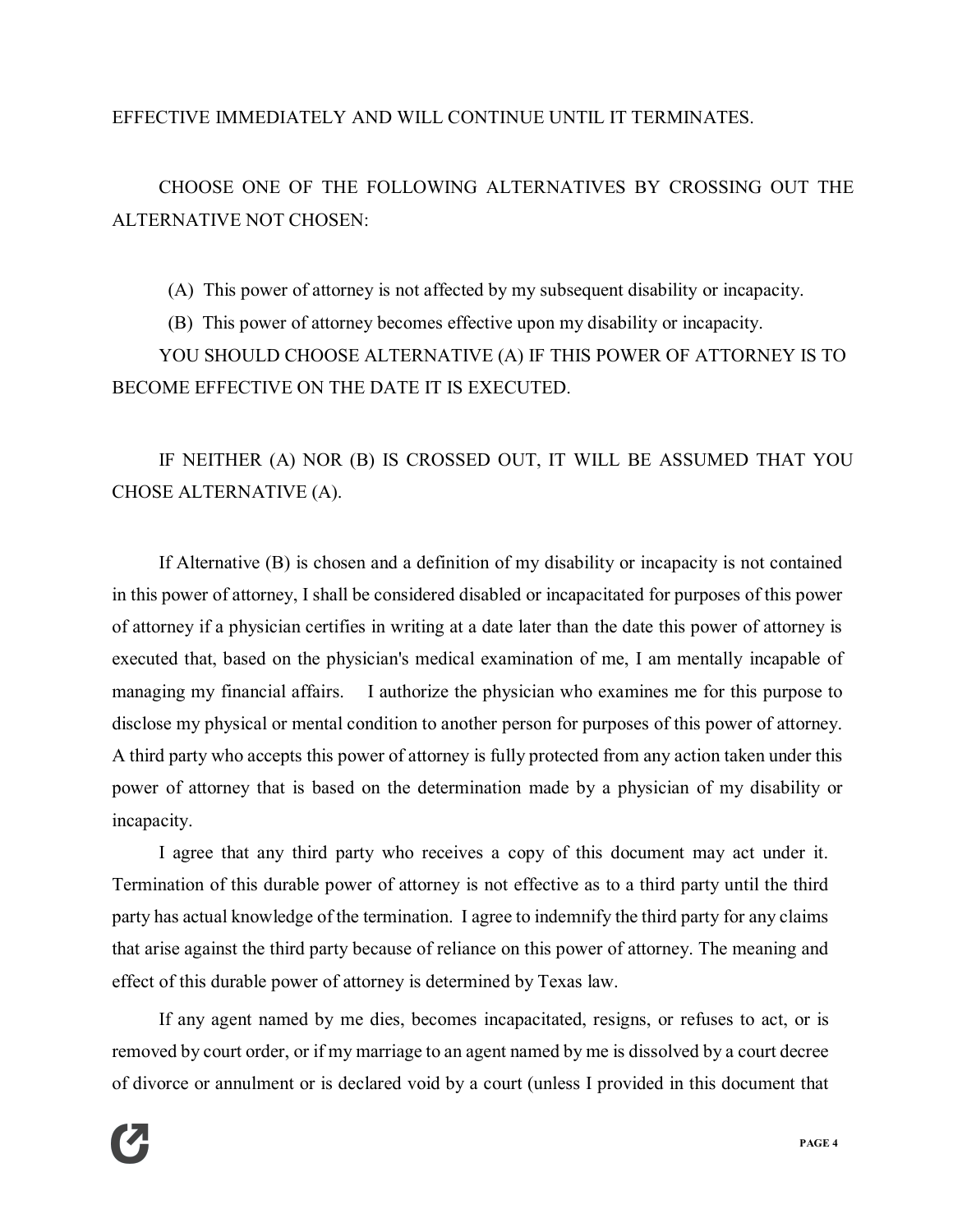the dissolution or declaration does not terminate the agent's authority to act under this power of attorney), I name the following (each to act alone and successively, in the order named) as successor(s) to that agent:

Signed this  $\_\_\_$  day of  $\_\_\_\_\_\_\_\$ ,  $\_\_\_\_\_\_\_$ 

(your signature)

.

State of

County of

This document was acknowledged before me on (date) by

(name of principal)

 $\mathcal{L}_\mathcal{L}$  , where  $\mathcal{L}_\mathcal{L}$  , we have the set of the set of the set of the set of the set of the set of the set of the set of the set of the set of the set of the set of the set of the set of the set of the set

(Seal, if any, of notary)

(signature of notarial officer)

(printed name)

My commission expires: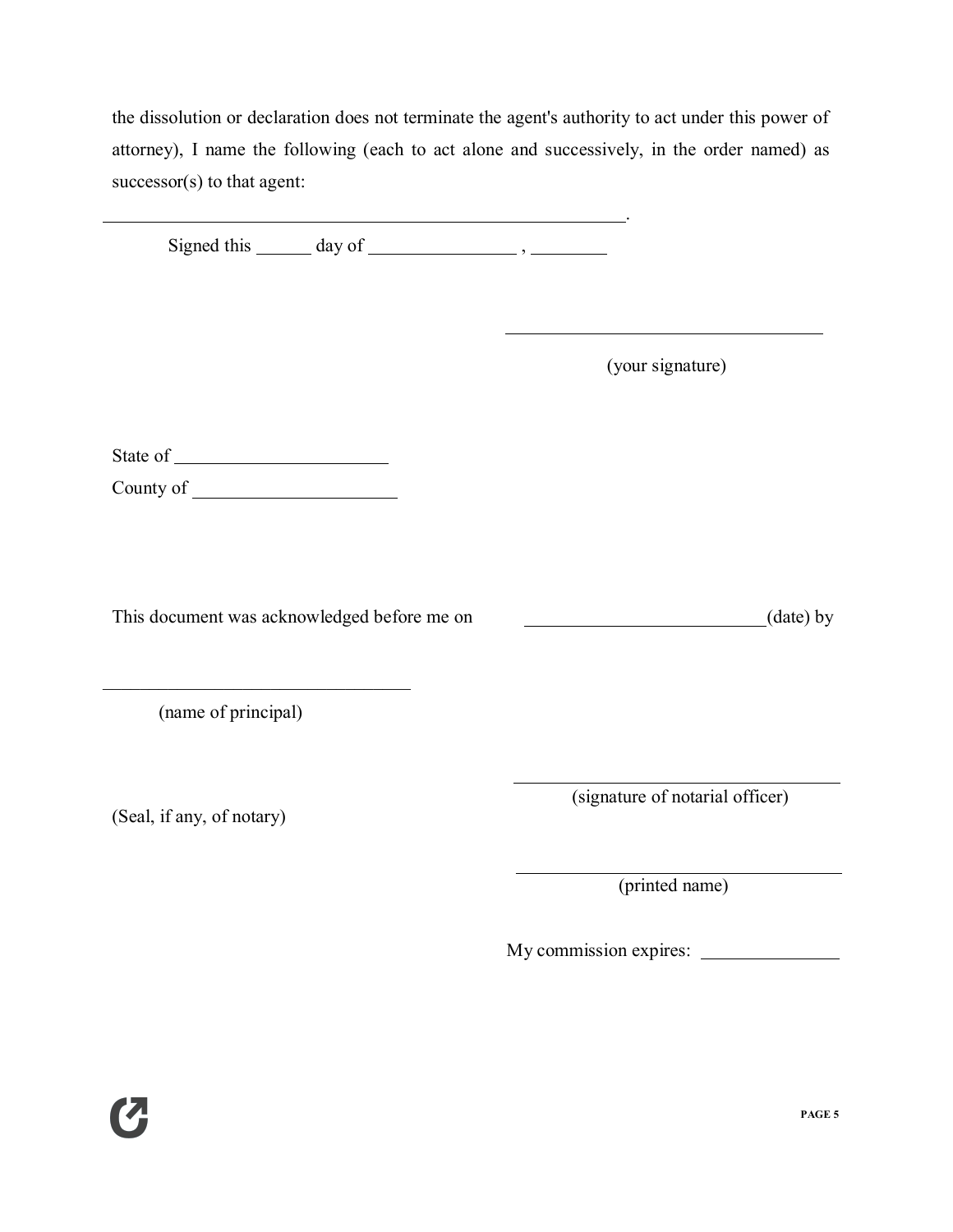### IMPORTANT INFORMATION FOR AGENT

### **Agent's Duties**

When you accept the authority granted under this power of attorney, you establish a "fiduciary" relationship with the principal. This is a special legal relationship that imposes on you legal duties that continue until you resign or the power of attorney is terminated, suspended or revoked by the principal or by operation of law. A fiduciary duty generally includes the duty to:

- (1) act in good faith;
- (2) do nothing beyond the authority granted in this power of attorney;
- (3) act loyally for the principal's benefit;
- (4) avoid conflicts that would impair your ability to act in the principal's best interest; and
- (5) disclose your identity as an agent when you act for the principal by writing or printing the name of the principal and signing your own name as "agent" in the following manner:

(Principal's Name) by (Your Signature) as Agent

In addition, the Durable Power of Attorney Act (Subtitle P, Title 2, Estates Code) requires you to:

- (1) maintain records for each action taken or decision made on behalf of the principal;
- (2) maintain all records until delivered to the principal, released by the principal, or discharged by a court; and
- (3) if requested by the principal, provide an accounting to the principal that, unless directed by the principal or otherwise provided in the Special Instructions, must include:
	- (A)the property belonging to the principal that has come to your knowledge or into your possession;
	- (B) each action taken or decision made by you as agent;
	- (C) a complete account of receipts, disbursements, and other actions of you as agent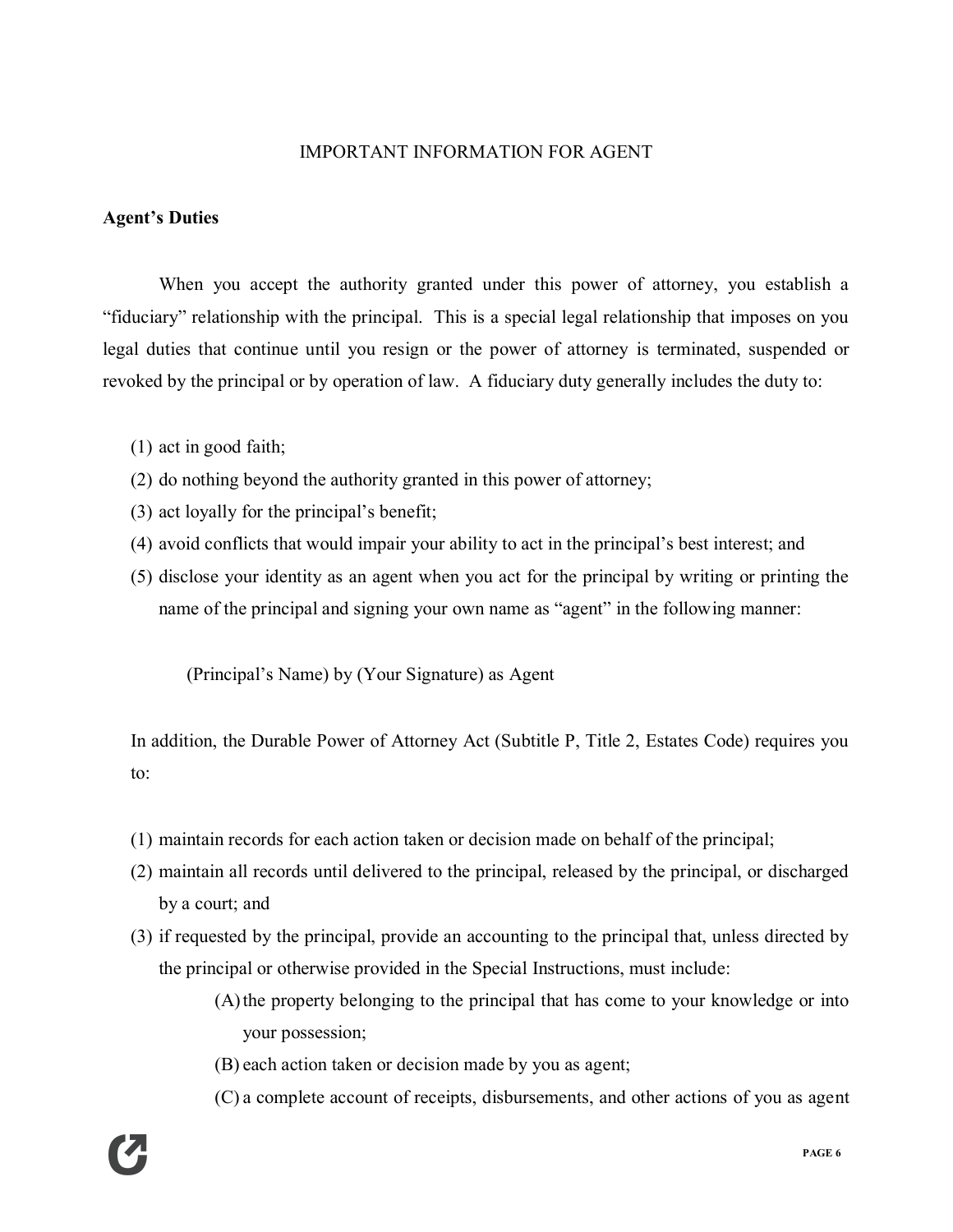that includes the source and nature of each receipt, disbursement or action, with receipts of principal and income shown separately;

- (D)a listing of all property over which you have exercised control that includes an adequate description of each asset and the asset's current value, if known to you;
- (E) the cash balance on hand and the name and location of the depository at which the cash balance is kept;
- (F) each known liability;
- (G)any other information and facts known to you as necessary for a full and definite understanding of the exact condition of the property belonging to the principal; and
- (H)all documentation regarding the principal's property.

## **Termination of Agent's Authority**

You must stop acting on behalf of the principal if you learn or any event that terminates or suspends this power of attorney or your authority under this power of attorney. An event that terminates this power of attorney or your authority to act under this power of attorney includes:

- (1) the principal's death;
- (2) the principal's revocation of this power of attorney or your authority;
- (3) the occurrence of a termination event stated in this power of attorney;
- (4) if you are married to the principal, the dissolution of your marriage by court decree of divorce or annulment or declaration that your marriage is void, unless otherwise provided in this power of attorney;
- (5) the appointment and qualification of a permanent guardian of the principal's estate unless a court order provides otherwise; or
- (6) if ordered by a court, your removal as agent (attorney in fact) under this power of attorney. An event that suspends this power of attorney is the appointment and qualification of a temporary guardian unless a court order provides otherwise.